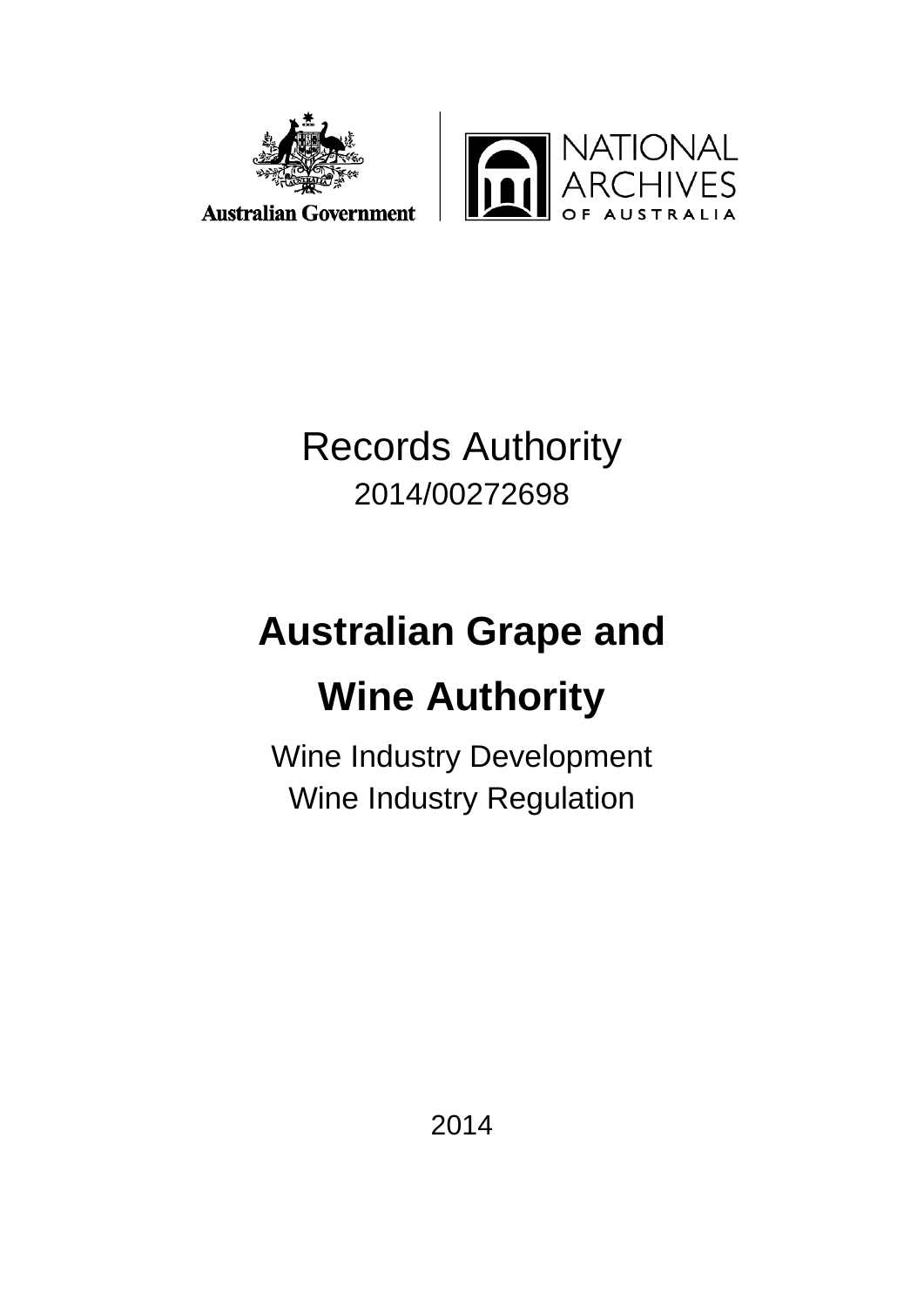#### **CONTENTS**

|                                                                                                                                                                                                                               | 3 |
|-------------------------------------------------------------------------------------------------------------------------------------------------------------------------------------------------------------------------------|---|
|                                                                                                                                                                                                                               |   |
|                                                                                                                                                                                                                               | 5 |
| WINE INDUSTRY DEVELOPMENT NARROW AND THE RESERVE OF A STREET AND THE RESERVE OF A STREET AND THE RESERVE OF A STREET AND THE RESERVE OF A STREET AND THE RESERVE OF A STREET AND THE RESERVE OF A STREET AND THE RESERVE OF A | 6 |
|                                                                                                                                                                                                                               | 9 |

© Commonwealth of Australia 2014

This work is copyright. Apart from any use as permitted under the *Copyright Act 1968,* no part may be reproduced by any process without prior written permission from the National Archives of Australia. Requests and inquiries concerning reproduction and rights should be directed to the Publications Manager, National Archives of Australia, PO Box 7425, Canberra Business Centre ACT 2610, Australia.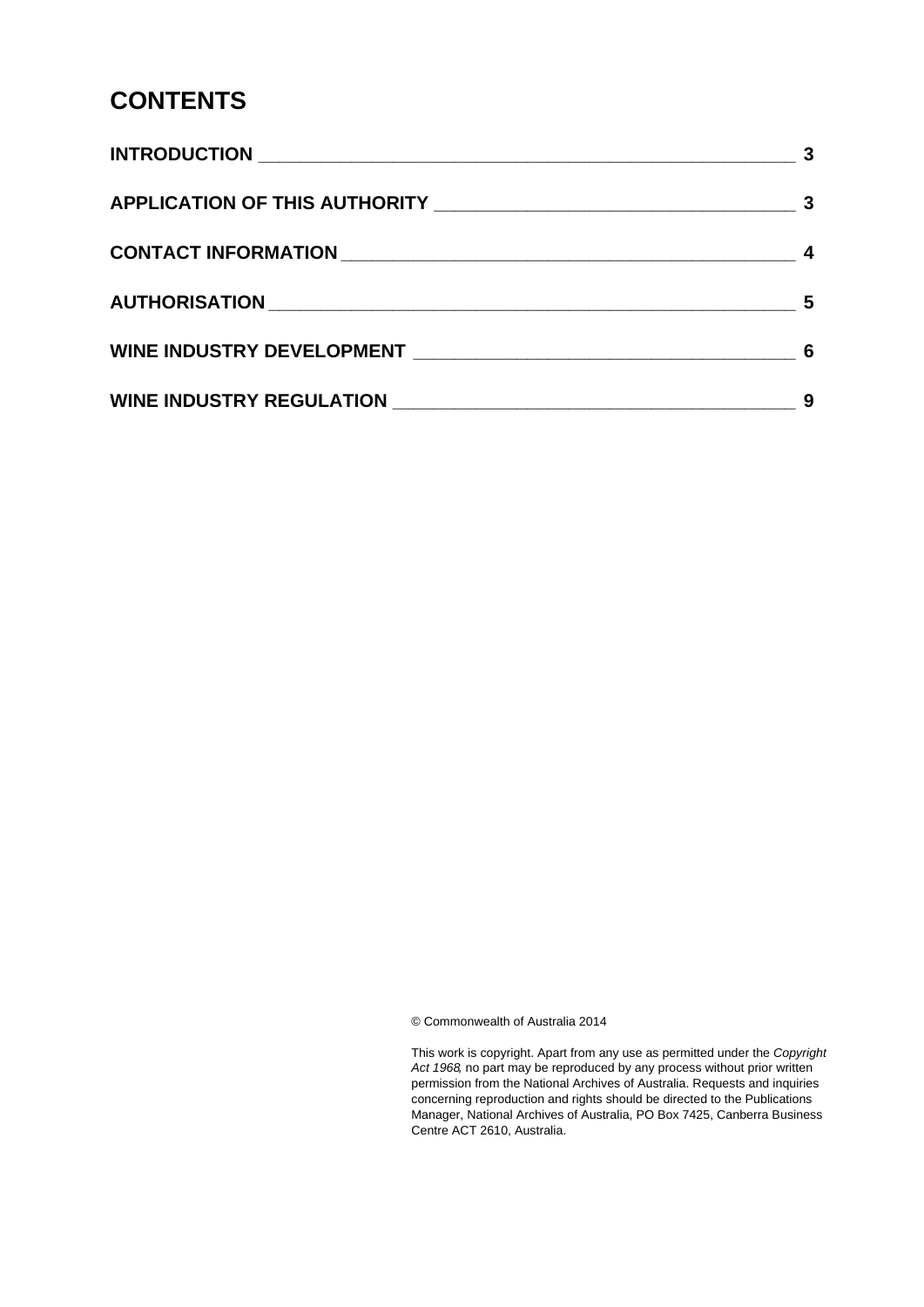# <span id="page-2-0"></span>**INTRODUCTION**

The Australian Grape and Wine Authority and the National Archives of Australia have developed this Records Authority to set out the requirements for keeping or destroying records for the core business areas of Wine Industry Development and Wine Industry Regulation. It represents a significant commitment on behalf of the Australian Grape and Wine Authority to understand, create and manage the records of their activities.

This Authority is based on the identification and analysis of the business of the Australian Grape and Wine Authority. It takes into account the agency's legal and organisational records management requirements, and the interests of stakeholders, the agency and the National Archives of Australia.

The Authority sets out those records that need to be retained as national archives and specifies the minimum length of time that temporary records need to be kept. This Authority gives Wine Australia permission under the *Archives Act 1983*, for the destruction of the temporary records described after the minimum retention period has expired. Retention periods for these temporary records are based on: an assessment of business needs; broader organisational accountability requirements; and community expectations, and are approved by the National Archives of Australia on the basis of information provided by the agency.

As changes in circumstances may affect future records management requirements, the periodic review of this Authority is recommended. All amendments must be approved by the National Archives.

# <span id="page-2-1"></span>**APPLICATION OF THIS AUTHORITY**

- 1. This Authority supersedes Records Disposal Authority (RDA) 1259 issued to the Australian Wine and Brandy Corporation (1996). This superseded authority cannot be used after the date of issue of this Authority.
- 2. This Authority is to be used to determine how long records must be kept. Records are matched to the relevant core business and records class in the Authority:
	- Where the minimum retention period has expired and the records are not needed for agency business they should be destroyed as authorised in this Authority;
	- Records that have not reached the minimum retention period must be kept until they do; and
	- Records that are identified as Retain as National Archives (RNA) are to be transferred to the National Archives of Australia for preservation.
- 3. This Authority should be used in conjunction with general records authorities such as:
	- the Administrative Functions Disposal Authority (AFDA) and/or AFDA Express issued by the National Archives to cover business processes and records common to Australian Government agencies; and
	- General Records Authority (31) for source (including original) records that have been copied, converted or migrated.
- 4. The Normal Administrative Practice (NAP) provision of the *Archives Act 1983* gives agencies permission to destroy certain records without formal authorisation. This usually occurs where records are duplicated, facilitative or for short-term use only. NAP does not replace arrangements agreed to in this Authority but can be used as a tool to assist in identifying records for destruction together with an agency's Records Authority or Authorities, and with AFDA and AFDA Express. The National Archives recommends that agencies develop and implement a Normal Administrative Practice policy. Advice and guidance on destroying records as a normal administrative practice and on how to develop an agency NAP policy is available from the National Archives' website at **[www.naa.gov.au](http://www.naa.gov.au/)**.
- 5. Records that are reasonably likely to be needed as evidence in a current or future judicial proceeding or are subject to a request for access under the *Archives Act 1983*, the *Freedom of Information Act 1982* or any other relevant Act must not be destroyed until the action has been completed.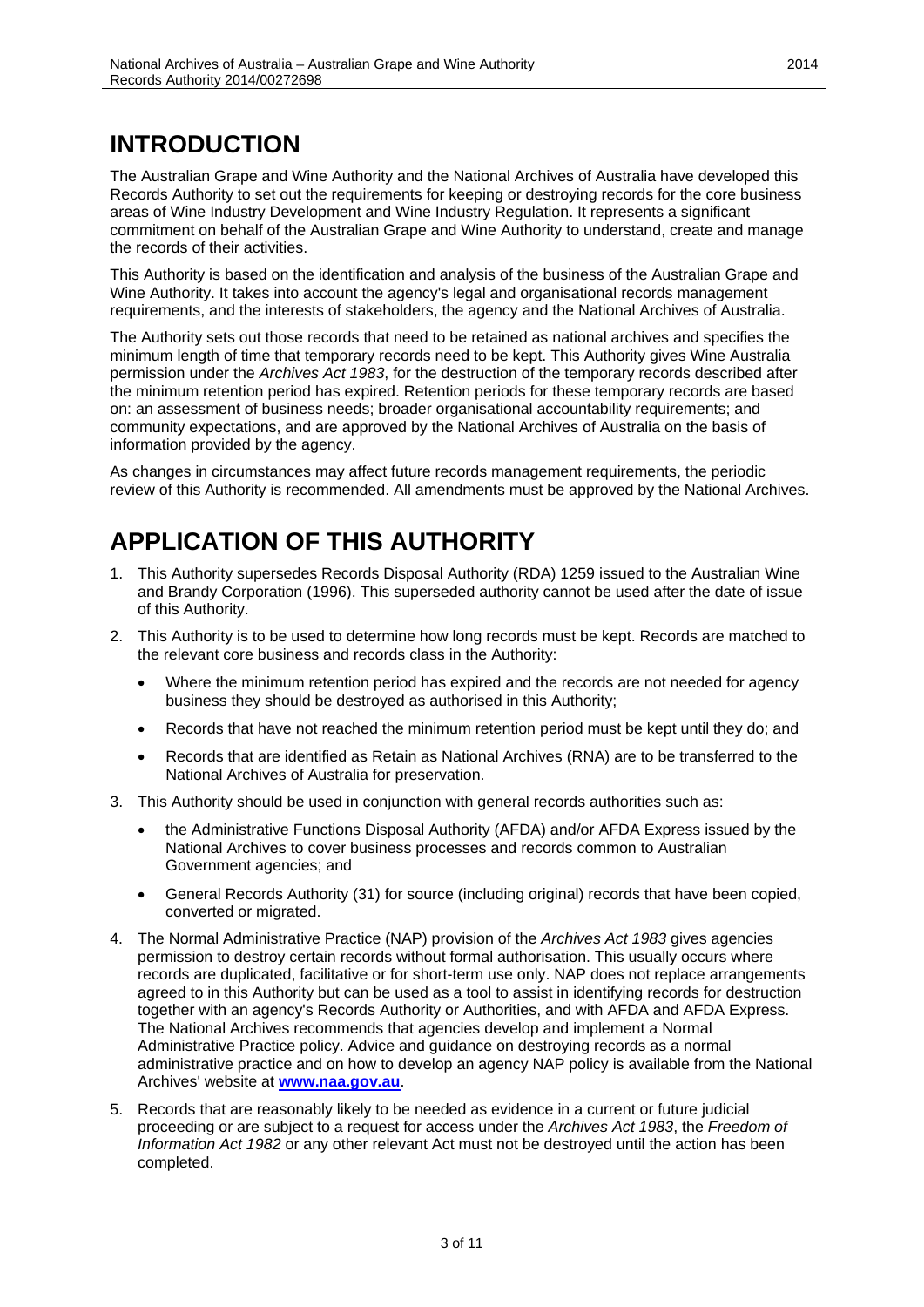- 6. Records subject to a disposal freeze must not be destroyed until the freeze has been lifted. Further information about disposal freezes and whether they affect the application of this Authority is available from the National Archives website at **[www.naa.gov.au](http://www.naa.gov.au/)**.
- 7. Where the method of recording information changes (for example from a manual system to an electronic system, or when information is migrated from one system to a new system) this Authority can still be applied, providing the records document the same core business. The information must be accessible for the period of time prescribed in this Authority. Wine Australia will need to maintain continuing access to the information, including digital information, for the periods prescribed in this Records Authority or until the information is transferred into the custody of the National Archives.
- 8. In general, retention requirements indicate a minimum period for retention. Wine Australia may extend minimum retention periods if it considers that there is an administrative need to do so, without further reference to the National Archives. Where Wine Australia believes that its accountability will be substantially compromised because a retention period or periods are not adequate, it should contact the National Archives for review of the retention period.
- 9. Records coming within 'Retain as national archives' classes in this Authority have been determined to be part of the archival resources of the Commonwealth under Section 3C of the *Archives Act 1983*. The determination of Commonwealth records as archival resources of the Commonwealth obliges agencies to transfer the records to the National Archives when they cease to be current and, in any event, within 15 years of the records coming into existence, under Section 27 of the *Archives Act 1983*.
- 10. Records in the care of agencies should be appropriately stored, managed and preserved. Agencies need to meet this obligation to ensure that the records remain authentic and accessible over time. Under Section 31 of the *Archives Act 1983*, access arrangements are required for records that become available for public access including those records that remain in agency custody.
- 11. Appropriate arrangements should be made with the National Archives when records are to be transferred into custody. The National Archives accepts for transfer only those records designated as national archives.
- 12. Advice on how to use this Authority is available from the Australian Grape and Wine Authority records manager. If there are problems with the application of the Authority that cannot be resolved, please contact the National Archives.

# <span id="page-3-0"></span>**CONTACT INFORMATION**

For assistance with this authority or for advice on other records management matters, please contact National Archives' Agency Service Centre.

| Queen Victoria Terrace            | Tel:   | $(02)$ 6212 3610         |
|-----------------------------------|--------|--------------------------|
| Parkes ACT 2600                   | Fax:   | $(02)$ 6212 3989         |
| PO Box 7425                       | Email: | recordkeeping@naa.gov.au |
| Canberra Business Centre ACT 2610 |        | Website: www.naa.gov.au  |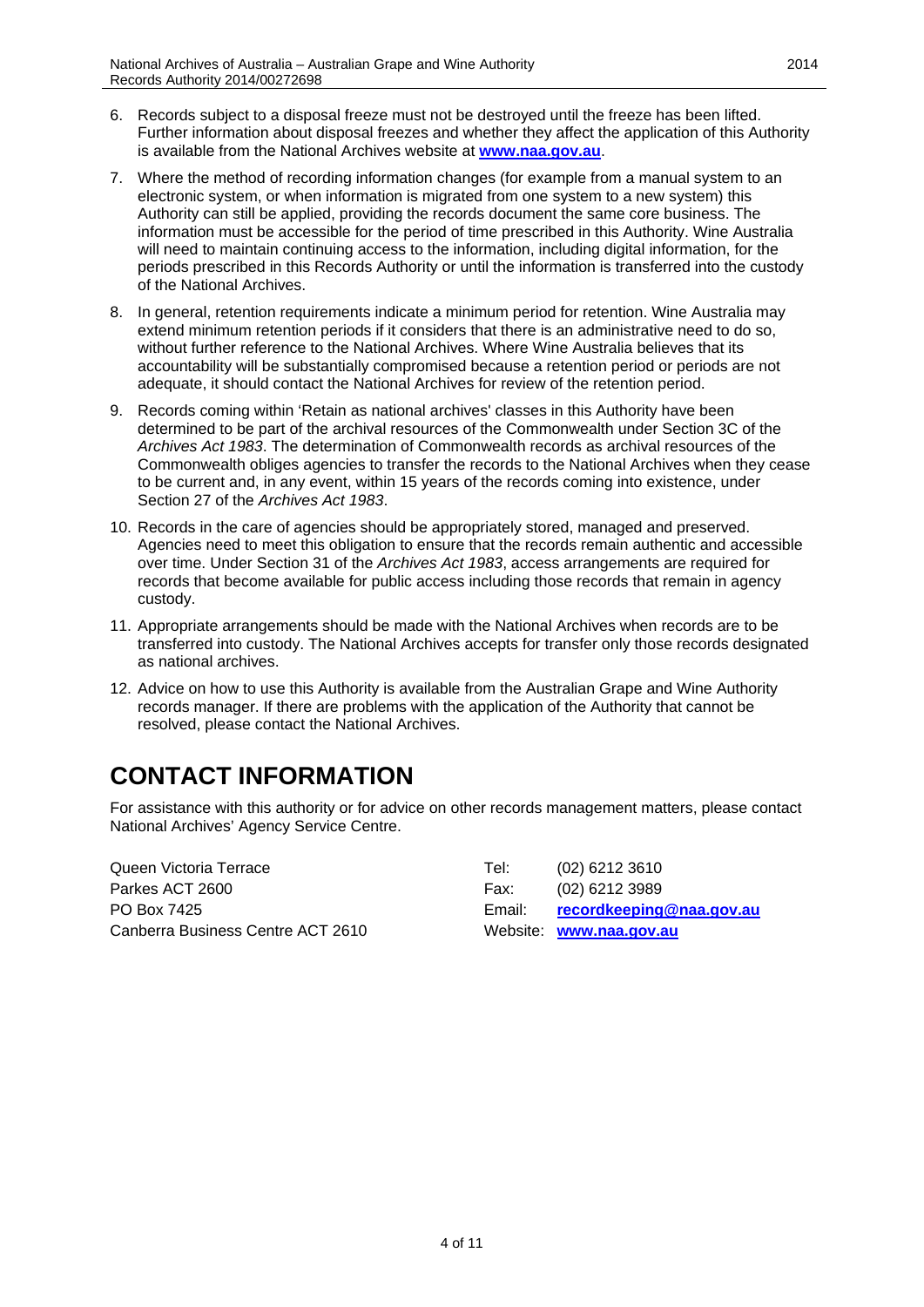#### <span id="page-4-0"></span>**AUTHORISATION**

#### **RECORDS AUTHORITY 2014/00272698**

| Mr Andreas Clark<br>Person to whom notice of<br><b>Acting Chief Executive</b><br>authorisation is given:<br>Australian Grape and Wine Authority<br><b>Industry House</b><br><b>Cnr Hackney and Botanic Roads</b><br>Adelaide, South Australia 5000 |  |
|----------------------------------------------------------------------------------------------------------------------------------------------------------------------------------------------------------------------------------------------------|--|
|----------------------------------------------------------------------------------------------------------------------------------------------------------------------------------------------------------------------------------------------------|--|

| <b>Purpose:</b>     | Authorises arrangements for the disposal of records in accordance with<br>Section 24(2)(b) of the Archives Act 1983.                                                                            |
|---------------------|-------------------------------------------------------------------------------------------------------------------------------------------------------------------------------------------------|
|                     | Determines records classed as 'Retain as national archives' in this<br>Records Authority to be part of the archival resources of the<br>Commonwealth under section 3C of the Archives Act 1983. |
|                     |                                                                                                                                                                                                 |
| <b>Application:</b> | All core business records relating to Wine Industry Development and<br>Wine Industry Regulation.                                                                                                |
|                     |                                                                                                                                                                                                 |

This authority gives permission for the destruction, retention or transfer to the National Archives of Australia of the records described. This authority will apply only with the consent of the agency currently responsible for the business documented in the records described.

**Authorised by Date of issue:**

David Fricker<br>Director-General National Archives of Australia

10 September 2014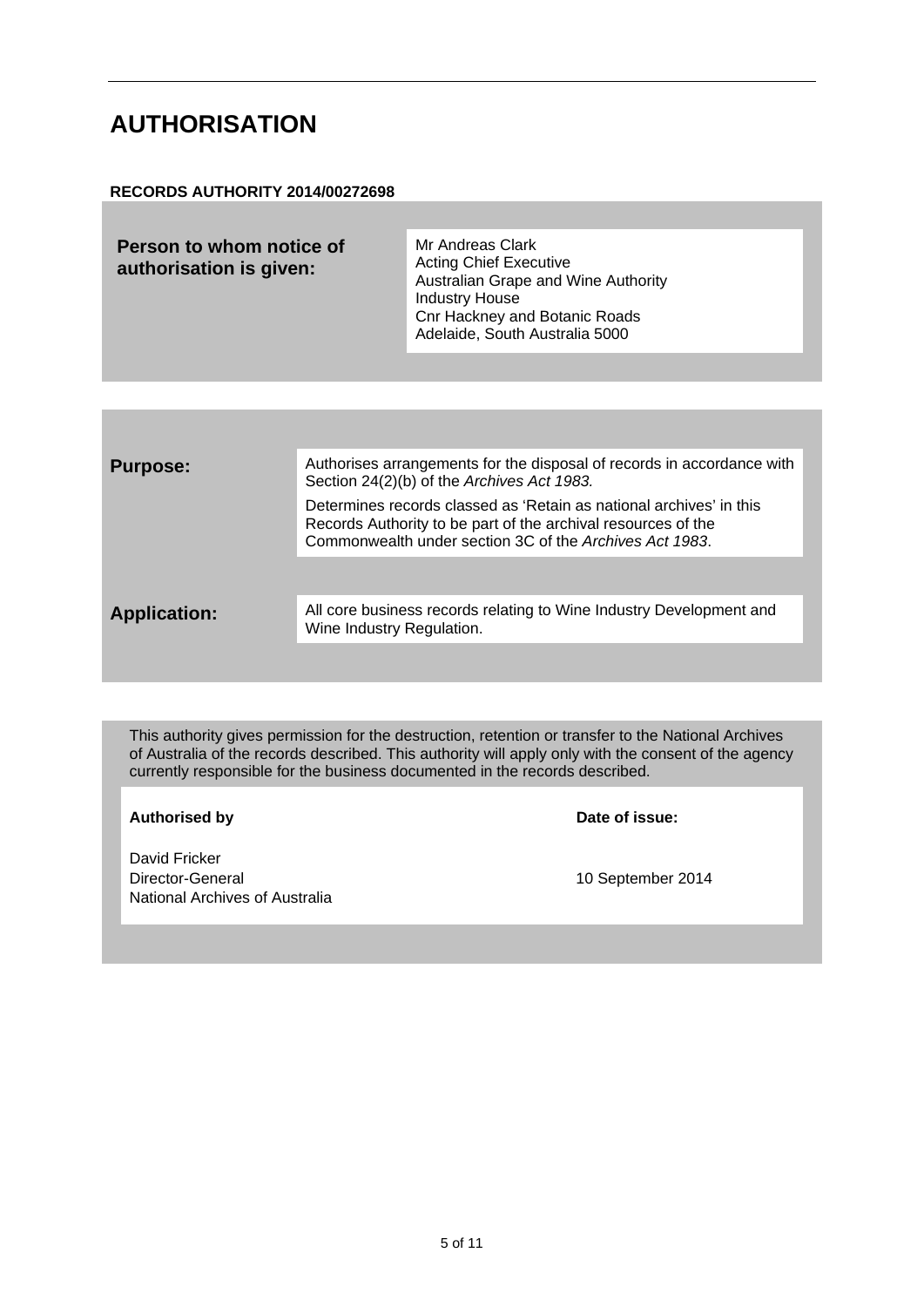#### <span id="page-5-0"></span>**WINE INDUSTRY DEVELOPMENT**

The core business of supporting the development of the Australian wine industry. Includes the fostering of existing, newly established or emerging industry markets, and the promotion of these markets to consumers. Also includes the promotion and protection of industry profiles and identities, and the maintenance of the industry's brand both nationally and internationally.

The **core tasks** associated with wine industry development include:

- developing, implementing and reviewing policies, schemes, frameworks, strategies and plans, including marketing plans;
- developing, implementing and reviewing programs, projects and campaigns to support wine industry development, including developing and commissioning campaign elements such as audio visual productions;
- developing and delivering information sessions, training and education programs relating to wine industry development initiatives and products;
- liaising, collaborating and entering into agreements and partnerships with industry, business and government agencies within Australia and overseas;
- providing stakeholder advice,
- developing and disseminating reports relating to wine industry development;
- organising and attending events and conferences to promote the Australian wine industry and liaising with media;
- undertaking wine industry development research activities through focus groups, surveys, and studies;
- developing logos, trademarks and associated branding for building corporate image and enhancing the Australian wine industry brand;
- establishing and supporting committees and working groups to support wine industry development; and
- establishing and conferring industry awards or honours.

The performance of the core business is supported by **general activities** such as:

- developing and implementing internal operational policies and procedures;
- administering approved arrangements and agreements;
- delegating powers and authorising actions;
- managing committees, working groups and meetings;
- planning, conducting and facilitating audits;
- administrative arrangements supporting information sessions and education programs;
- preparing and presenting speeches and presentations; and
- responding to enquiries regarding the core business.

#### *Cross References to other areas of this Records Authority*

*For rules and schemes for the regulation of market participants, use WINE INDUSTRY REGULATION.*

*Cross references to AFDA Express Records Authority*

*For media releases and interviews, use COMMUNITY RELATIONS.*

*For agency submissions, use GOVERNMENT RELATIONS.*

*For legal advice, including management of formal appeals relating to agency decisions, use LEGAL SERVICES.*

*For the production and distribution of agency publications, including published strategies, plans and reports, use PUBLICATION.*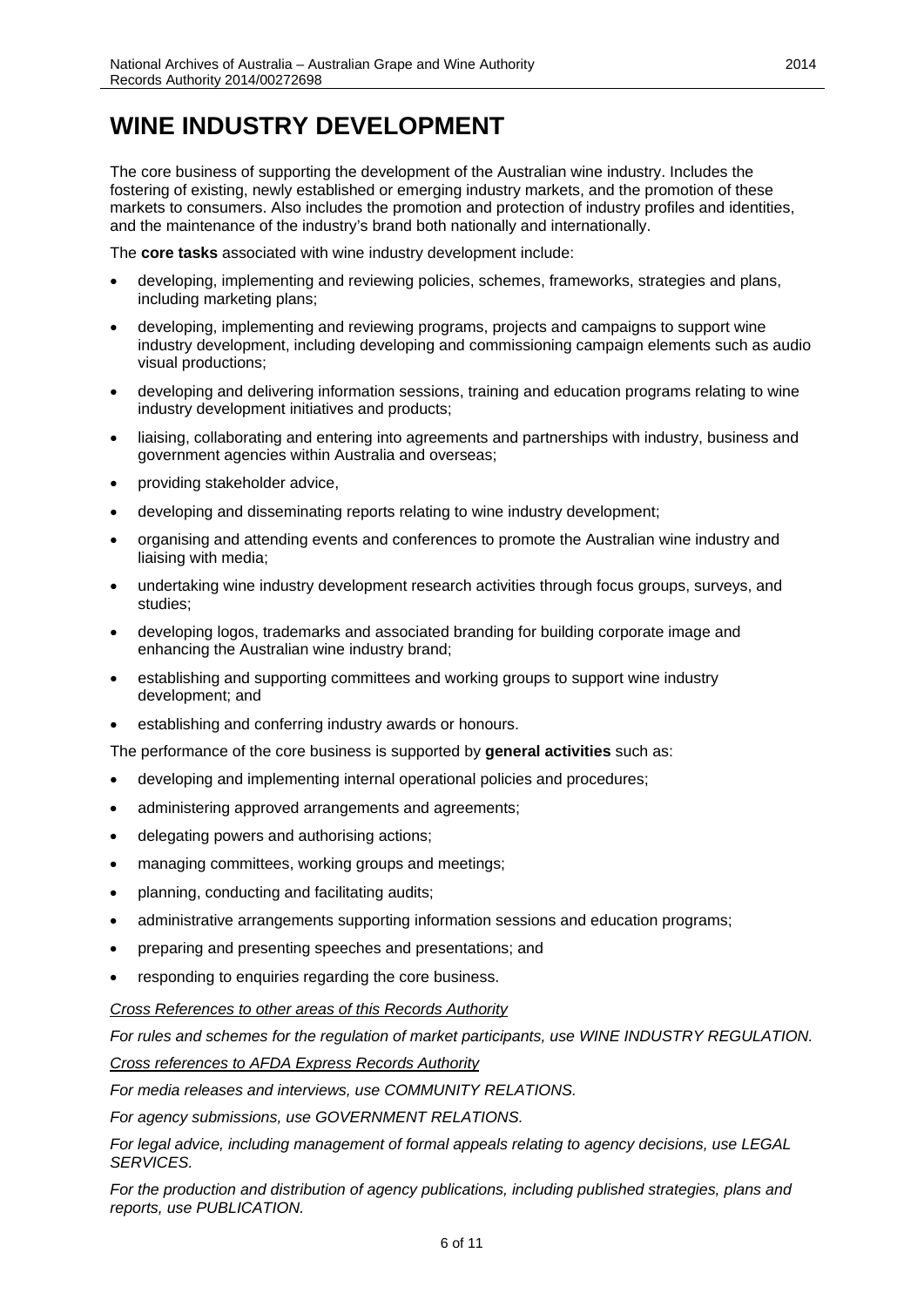#### **WINE INDUSTRY DEVELOPMENT**

*For tendering and contracting arrangements, and the acquisition of goods and services, use PROCUREMENT.*

*Cross references to other records authorities*

*For managing the activities of advisory bodies established to advise on strategies, plans, and associated core business activities, use ADVISORY BODIES.*

*For administration of the agency's Board meetings, use GOVERNING BODIES.*

| <b>Class no</b> | <b>Description of records</b>                                                                                                                                                                                                                                                                                                                                                                                                                                                           | <b>Disposal action</b> |
|-----------------|-----------------------------------------------------------------------------------------------------------------------------------------------------------------------------------------------------------------------------------------------------------------------------------------------------------------------------------------------------------------------------------------------------------------------------------------------------------------------------------------|------------------------|
| 61546           | Records documenting:                                                                                                                                                                                                                                                                                                                                                                                                                                                                    | Retain as national     |
|                 | developing, implementing and reviewing high-level policies, schemes,<br>$\bullet$<br>strategies, plans and frameworks, including national and international<br>marketing plans. Includes final version, major drafts and summaries of<br>consultations and supporting research;                                                                                                                                                                                                         | archives               |
|                 | developing and implementing major marketing campaigns promoting wine<br>$\bullet$<br>industry development programs and initiatives such as Savour Australia.<br>Includes:                                                                                                                                                                                                                                                                                                               |                        |
|                 | final version of marketing and educational material, including final<br>$\circ$<br>version masters of audio visual productions in highest technical<br>format;                                                                                                                                                                                                                                                                                                                          |                        |
|                 | final designs (artwork);<br>$\circ$                                                                                                                                                                                                                                                                                                                                                                                                                                                     |                        |
|                 | scripts and style guides;<br>$\circ$                                                                                                                                                                                                                                                                                                                                                                                                                                                    |                        |
|                 | final version of market research analysis and reports; and<br>O                                                                                                                                                                                                                                                                                                                                                                                                                         |                        |
|                 | case studies used for marketing and dissemination purposes;<br>$\circ$                                                                                                                                                                                                                                                                                                                                                                                                                  |                        |
|                 | developing, implementing and reviewing major programs and projects,<br>$\bullet$<br>including education programs such as A+ Australian Wine, supporting<br>wine industry development, where the programs and projects are of<br>national or international significance, innovative, or will have a substantial<br>social, economic, political or environmental impact. Includes projects<br>undertaken as joint ventures, summaries of research findings and final<br>project outcomes; |                        |
|                 | high-level liaison with industry, business, Australian and international<br>$\bullet$<br>government agencies relating to wine industry development issues: of a<br>controversial nature, or which are of major significance to the agency and<br>its stakeholders, or which result in formal agreements or partnerships;                                                                                                                                                                |                        |
|                 | high-level agreements, Memoranda of Understanding (MOUs) and<br>$\bullet$<br>contracts with national and international stakeholders supporting<br>Australian wine industry development. Includes bilateral agreements,<br>cooperative arrangements and other formal agreements;                                                                                                                                                                                                         |                        |
|                 | receipt and provision of high-level strategic advice, including ministerial,<br>$\bullet$<br>and policy advice;                                                                                                                                                                                                                                                                                                                                                                         |                        |
|                 | final versions of industry logo and trademark designs, including co-<br>$\bullet$<br>branding. Includes registration of industry trademarks;                                                                                                                                                                                                                                                                                                                                            |                        |
|                 | high-level reports relating to wine industry development where the issue is<br>$\bullet$<br>controversial, or has significant legal, social, economic and/or<br>international implications. Includes audit reports of nationally significant<br>agency marketing campaigns and schemes, and outcomes of research<br>undertaken or commissioned by the agency. Includes final version, major<br>drafts and summaries of supporting research;                                             |                        |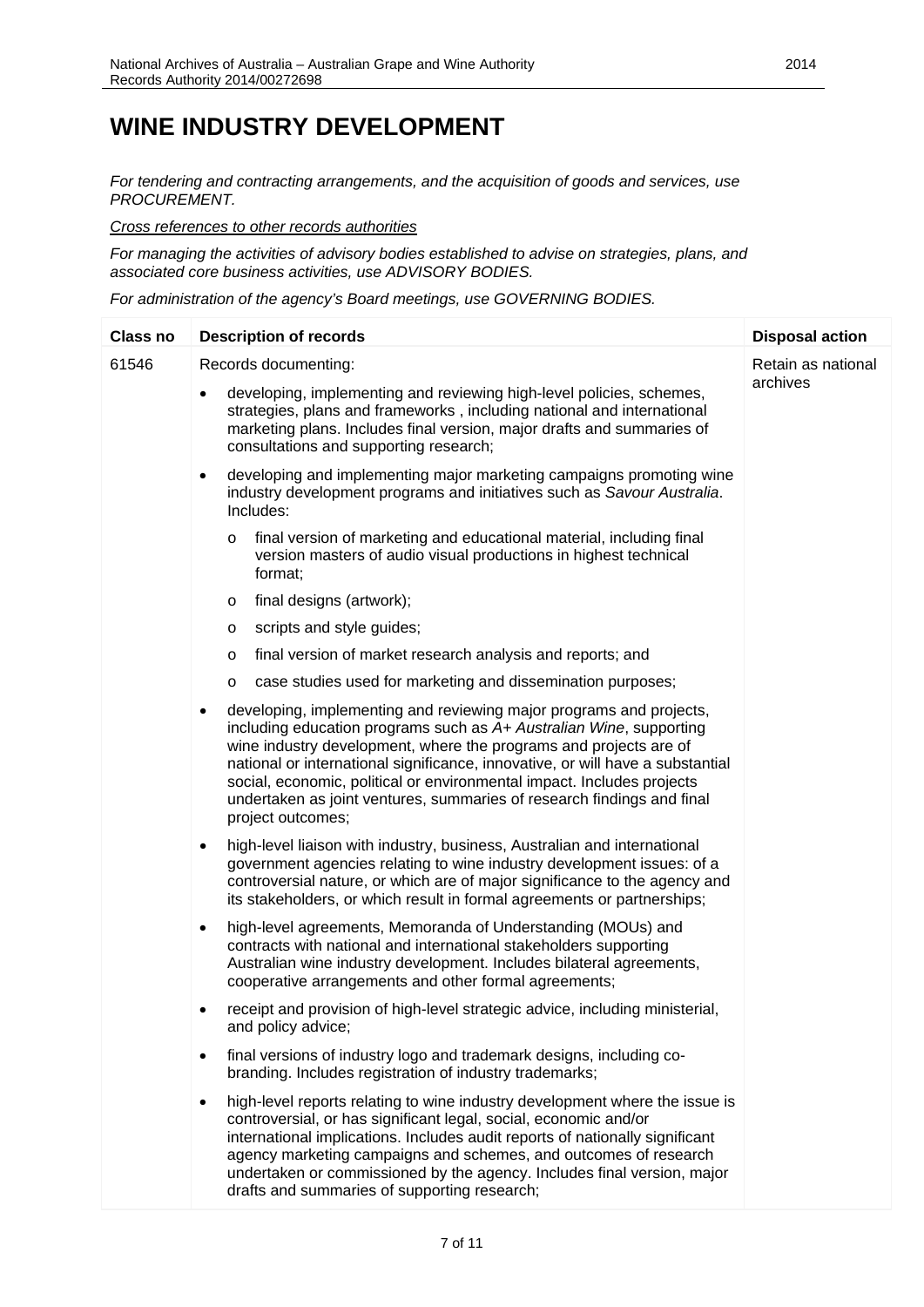#### **WINE INDUSTRY DEVELOPMENT**

| <b>Class no</b> | <b>Description of records</b>                                                                                                                                                                                                                                                                    | <b>Disposal action</b>                                                          |
|-----------------|--------------------------------------------------------------------------------------------------------------------------------------------------------------------------------------------------------------------------------------------------------------------------------------------------|---------------------------------------------------------------------------------|
|                 | high-level internal and external committees, working groups and other<br>bodies supporting wine industry development, where the agency provides<br>Secretariat support, is the Australian Government's main representative,<br>or plays a leading or prominent role;                             |                                                                                 |
|                 | establishment and conferring of industry awards or sponsorship to eligible<br>$\bullet$<br>recipients. [For operational aspects of administering awards and<br>sponsorship use class 61548];                                                                                                     |                                                                                 |
|                 | final version of speeches and presentations made by the Minister or<br>$\bullet$<br>senior agency staff relating to wine industry development, including<br>conference presentations; and                                                                                                        |                                                                                 |
|                 | master version of agency publications.<br>$\bullet$                                                                                                                                                                                                                                              |                                                                                 |
| 61547           | Agreements, Memoranda of Understanding (MOUs) and contracts relating to<br>wine industry development activities, other than those covered in class 61546.                                                                                                                                        | Destroy 21 years<br>after action<br>completed or<br>termination of<br>agreement |
| 61548           | Records documenting:                                                                                                                                                                                                                                                                             | Destroy 3 years                                                                 |
|                 | nomination and appointment of representatives to wine industry<br>$\bullet$<br>development committees and working groups;                                                                                                                                                                        | after action<br>completed                                                       |
|                 | administrative arrangements for committee or working group meetings,<br>$\bullet$<br>information sessions, forums and education seminars, awards,<br>sponsorship and agency attendance at events, including invitations,<br>registrations, venue bookings, travel and catering arrangements; and |                                                                                 |
|                 | receiving and responding to routine enquiries regarding the core<br>٠<br>business.                                                                                                                                                                                                               |                                                                                 |
| 61549           | Records documenting:                                                                                                                                                                                                                                                                             | Destroy 10 years                                                                |
|                 | routine operational administrative tasks supporting the core business,<br>$\bullet$<br>such as records related to events and media hosting programs, media<br>plans and liability release forms; and                                                                                             | after action<br>completed                                                       |
|                 | wine industry development activities, other than those covered in classes<br>$\bullet$<br>61546-61548.                                                                                                                                                                                           |                                                                                 |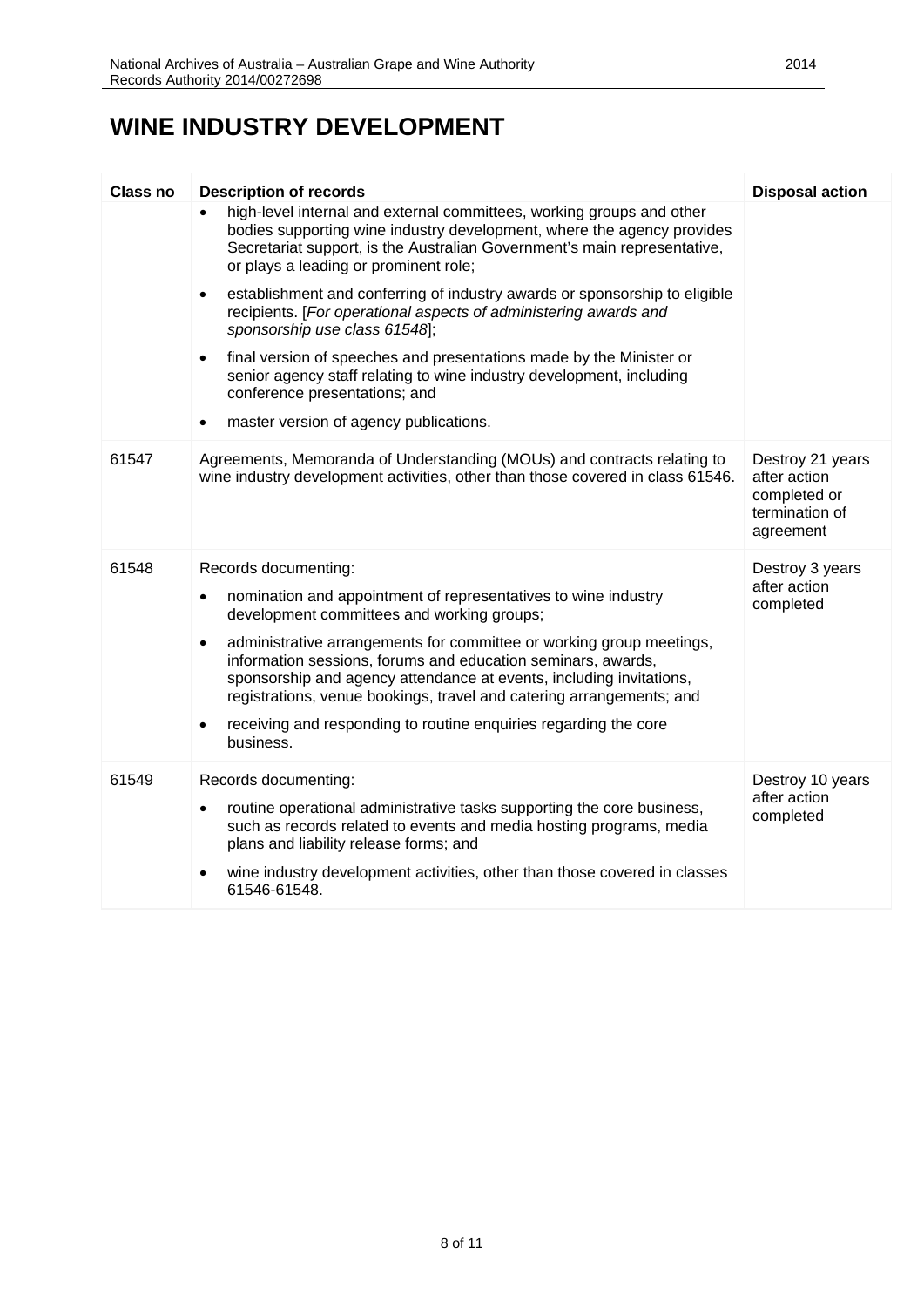## <span id="page-8-0"></span>**WINE INDUSTRY REGULATION**

The core business of regulating the Australian wine industry, including determining the boundaries of the various regions and localities in Australia in which wine is produced, to give identifying names to those regions and localities, and to determine the varieties of grapes that may be used in the manufacture of wine in Australia. Also includes the regulation of the sale, export and import of wine for the purpose of enabling Australia to fulfil its obligations under prescribed wine-trading agreements and other legal requirements.

The **core tasks** associated with wine industry regulation include:

- developing, implementing and reviewing policies, schemes, frameworks, strategies and plans;
- developing, implementing and reviewing codes, standards, rules, guidelines, criteria and schemes to regulate wine industry participants;
- monitoring and investigating industry compliance with codes, standards, rules, guidelines, criteria and schemes, including receiving and assessing complaints about non-compliance;
- issuing licences, permits, and certification including overseas export permits for wine industry participants;
- providing stakeholder advice and guidance for industry participants;
- planning, conducting and facilitating audits and inspections of wine industry participants;
- managing the process of appeals;
- developing and delivering information sessions and education programs relating to wine industry regulation;
- liaising, collaborating and entering into agreements and partnerships with industry, business and government agencies within Australia and overseas relating to wine industry regulation;
- establishing and supporting committees and working groups to support wine industry regulation;
- developing and disseminating reports relating to wine industry regulation; and
- maintaining registers supporting wine industry regulation.

The performance of the core business is supported by **general activities** such as:

- developing and implementing internal operational policies and procedures;
- administering approved arrangements and agreements;
- delegating powers and authorising actions;
- managing committees, working groups and meetings;
- managing and participating in conferences;
- administrative arrangements supporting information sessions and education programs;
- preparing and presenting speeches and presentations; and
- responding to enquiries regarding the core business.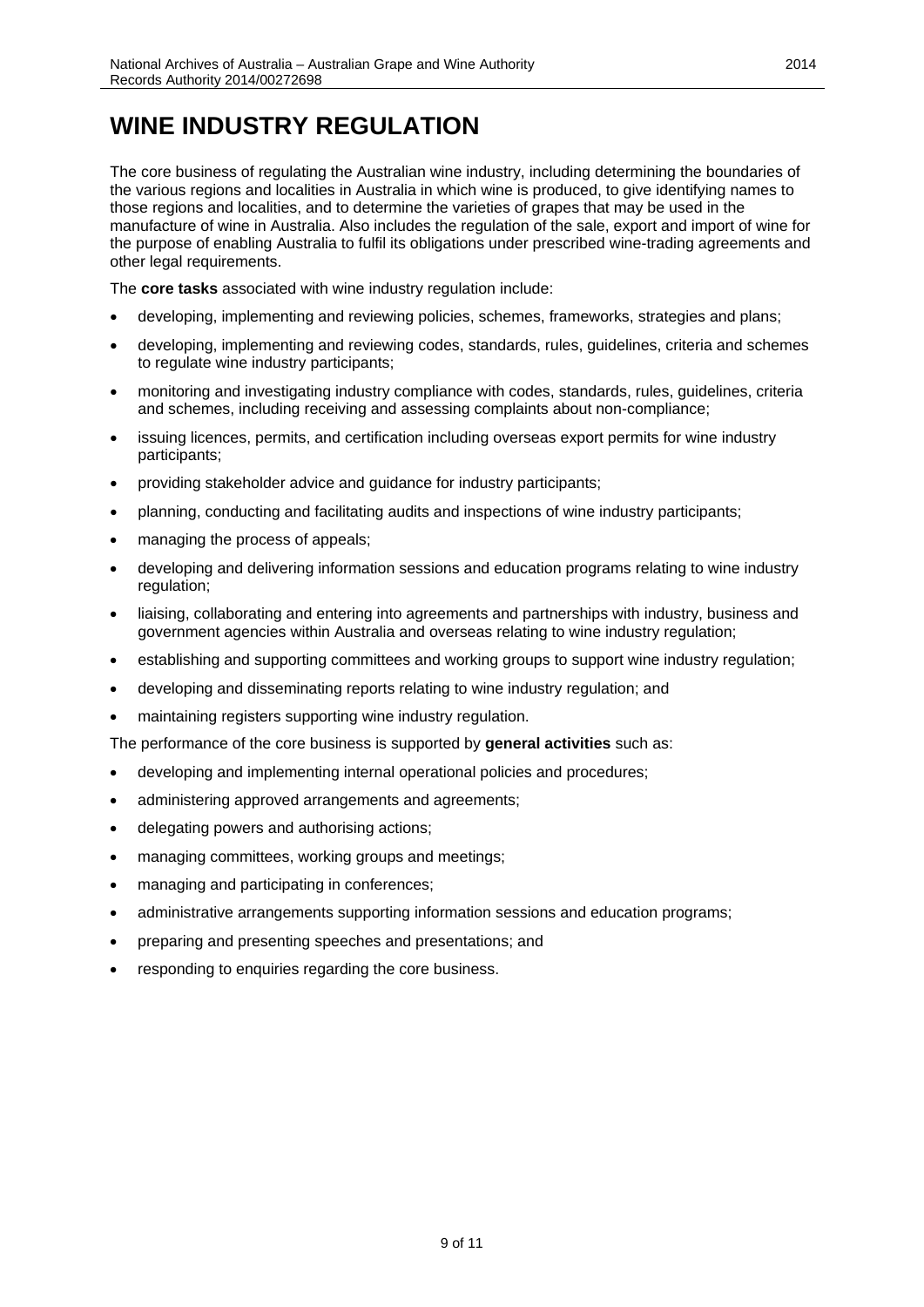### **WINE INDUSTRY REGULATION**

| Class no | <b>Description of records</b>                                                                                                                                                                                                                                                                                                                                                                                                                                                                                                                | <b>Disposal action</b>                                                          |
|----------|----------------------------------------------------------------------------------------------------------------------------------------------------------------------------------------------------------------------------------------------------------------------------------------------------------------------------------------------------------------------------------------------------------------------------------------------------------------------------------------------------------------------------------------------|---------------------------------------------------------------------------------|
| 61550    | Records documenting:                                                                                                                                                                                                                                                                                                                                                                                                                                                                                                                         | Retain as                                                                       |
|          | developing, implementing and reviewing high-level policies, schemes,<br>strategies, plans and frameworks for wine industry regulation. Includes<br>final version, major drafts and summaries of consultations and supporting<br>research;                                                                                                                                                                                                                                                                                                    | national archives                                                               |
|          | developing and reviewing codes, standards, rules, guidelines and criteria<br>$\bullet$<br>for wine industry regulation, such as the Label Integrity Program and<br>Wine Australia Compliance Guide. Includes final version, major drafts and<br>summaries of consultations and supporting research;                                                                                                                                                                                                                                          |                                                                                 |
|          | investigation and compliance activities relating to cases of industry non-<br>$\bullet$<br>compliance with wine industry regulation codes, standards or regulatory<br>requirements, resulting in the enforcement of penalties which are<br>controversial or set a precedent, attract parliamentary or significant public<br>interest or which result in major changes to policy, procedures or<br>legislation. Includes final version of related audit reports. [For all other<br>investigation and compliance activities, use class 61553]; |                                                                                 |
|          | high-level liaison with industry, business, Australian and international<br>$\bullet$<br>government agencies relating to wine industry regulation issues: of a<br>controversial nature, which are of major significance to the agency and its<br>stakeholders, or which result in formal agreements or partnerships;                                                                                                                                                                                                                         |                                                                                 |
|          | high-level agreements, Memoranda of Understanding (MOUs) and<br>$\bullet$<br>contracts with national and international stakeholders supporting wine<br>industry regulation activities. Includes bilateral agreements, cooperative<br>arrangements and other formal agreements;                                                                                                                                                                                                                                                               |                                                                                 |
|          | receipt and provision of high-level strategic advice, including ministerial,<br>$\bullet$<br>and policy advice;                                                                                                                                                                                                                                                                                                                                                                                                                              |                                                                                 |
|          | high-level reports relating to wine industry regulation where the issue is<br>$\bullet$<br>controversial, or has significant legal, social, economic and/or<br>international implications. Includes audit reports of nationally significant<br>regulatory programs and schemes. Includes final version, major drafts<br>and summaries of supporting research;                                                                                                                                                                                |                                                                                 |
|          | high-level internal and external committees, working groups and other<br>bodies supporting wine industry regulation, where the agency provides<br>Secretariat support, is the Australian Government's main representative,<br>or plays a prominent role, for example the Geographical Indications<br>Committee;                                                                                                                                                                                                                              |                                                                                 |
|          | final version of speeches and presentations made by the Minister or<br>$\bullet$<br>senior agency staff relating to wine industry regulation activities, including<br>conference presentations; and                                                                                                                                                                                                                                                                                                                                          |                                                                                 |
|          | significant registers and summary information relating to wine industry<br>$\bullet$<br>regulation activities, for example the Australian Register of Protected<br>Geographical Indications.                                                                                                                                                                                                                                                                                                                                                 |                                                                                 |
| 61551    | Agreements, Memoranda of Understanding (MOUs) and contracts relating to<br>wine industry regulation activities, other than those covered in class 61550.                                                                                                                                                                                                                                                                                                                                                                                     | Destroy 21 years<br>after action<br>completed or<br>termination of<br>agreement |